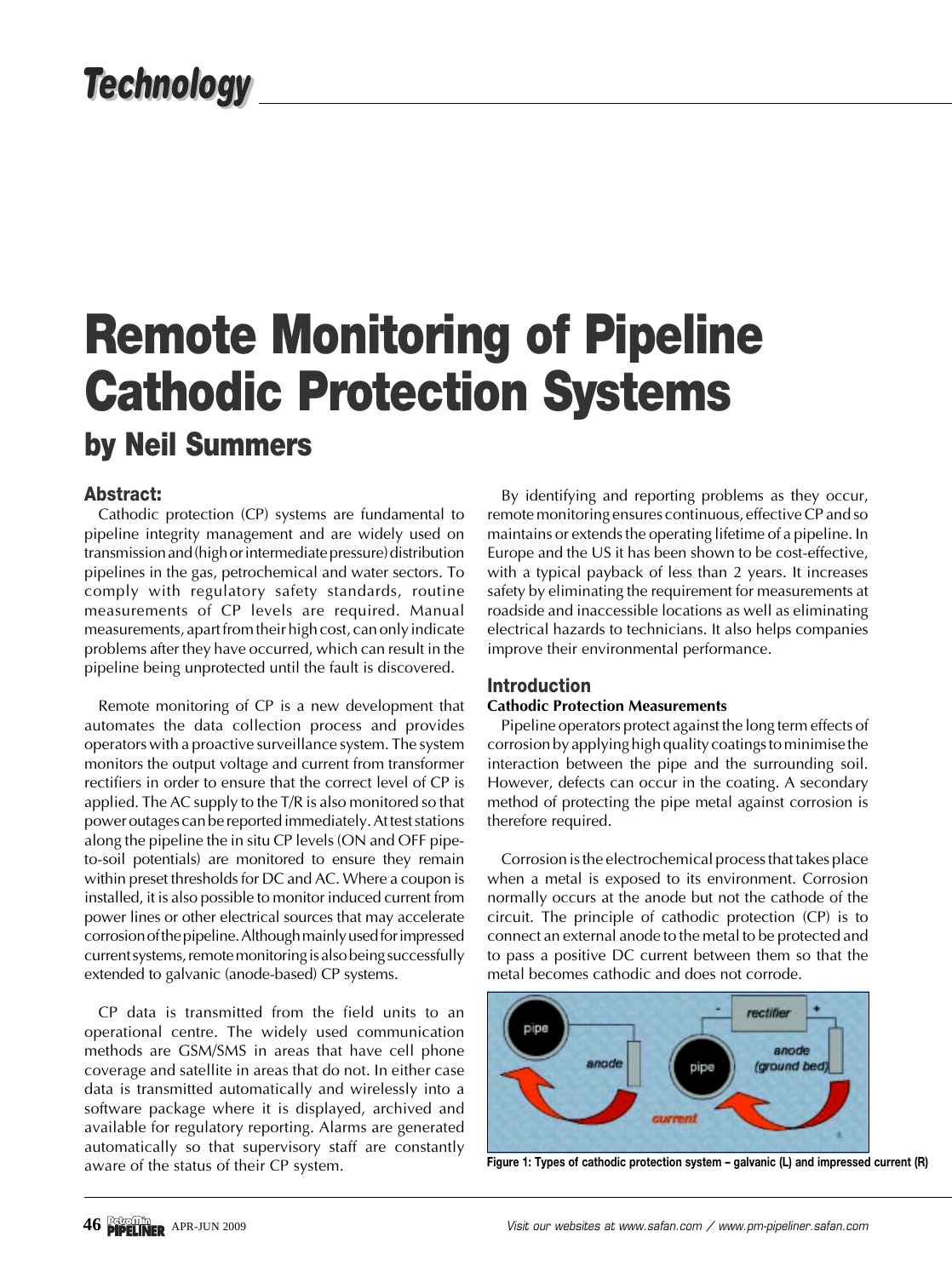All pipeline operators use CP extensively on their transmission pipelines. The big advantage of CP over other forms of corrosion treatment is that it is applied very simply by maintaining a DC circuit and its effectiveness can be monitored continuously. There are two main CP system types (Figure 1):

- In a **galvanic system** the DC current arises from the natural difference in potential between the metal of the external anode (typically Zn, Al or Mg) and that of the pipe (carbon steel), to which it is electrically connected. While the pipe is protected, the anode corrodes preferentially and is referred to as "sacrificial". Galvanic systems are easy to install, have low operating costs and minimal maintenance requirements. They do not need an external power supply and rarely interfere with foreign structures. However, they offer limited protection of large structures and are mainly used for localised CP applications.
- In an **impressed current system** an external DC power source (rectified AC) from a transformer is used to impress a current through an external anode bed (usually inert) onto the pipe, causing its surface to become cathodic. The high current output of this type of CP system is capable of protecting long lengths of pipeline economically. However, impressed current systems rely on a continuous AC power source as well as the operation of the transformer rectifier (T/R) that energises the system.

Cathodic protection is so important in protecting a pipeline that operators are required to take and report regular measurements of CP data, both of the levels of protection applied to the pipe (at source) and the in situ levels measured along the pipe itself. The level of CP that is applied, especially from an impressed current system, is important. Too little current will not protect the pipeline adequately. Excessive current can lead to material degradation and premature failure of the pipeline. In an



**at a test post**

impressed current system, measurements of voltage and current outputs at T/Rs must be within acceptable limits. It is also important to monitor that the AC supply is always present – a power failure immediately renders the CP system ineffective.

Figure 2 shows how, in a manual measurement, a multimeter is used to take

#### **Table A: The main cathodic protection measurements**

#### **ON potential**

The potential of a pipeline at a given location (commonly known as the pipe-to-soil potential), resulting from the electrolytic reaction between the buried pipe and its surrounding soil (the electrolyte). The measurement is made while the CP system is energised.

#### **Instant OFF potential**

The T/R output is briefly interrupted to produce a "true" pipe-tosoil potential, free from undesirable IR drop effects and before any appreciable depolarisation has occurred. This is a more meaningful measure of the protection afforded to the pipeline. If it is not possible to interrupt the T/R momentarily then an alternative approach is the use of a corrosion coupon (see below).

#### **Coupon current**

A coupon is a representative sample of the pipeline material, buried close to the pipe so that it is subjected to the same environmental conditions and electrically connected to the pipeline. The instant OFF potential can be conveniently measured by interrupting the CP connection to the coupon. The measurement of current flow to/from the coupon can also be determined by measuring the voltage across a resistor (shunt). The surface area of the coupon allows the current density to be calculated.

spot readings of voltage potential at a test point that incorporates a physical connection to the pipe. Some or all of the measurements shown in Table A may be taken to confirm whether CP is being applied effectively to the pipeline. Of specific interest are:

- Drain points of T/Rs.
- CP low points (often mid-way between T/Rs or at the end of a pipeline).
- Pipe crossings or other sources of foreign pipe interference.
- Critical bonds and isolation joints.
- Downstream of compressor stations (elevated temperatures).
- Areas of susceptibility to AC (eg close to overhead power lines).

The frequency of measurements at the various points can be varied according to local conditions but is generally in compliance with NACE guidelines – monthly or bi-monthly at T/Rs and anywhere from monthly to annually at test posts, depending on the performance of the CP system and external factors such as population density, interference and third party activity. Pipeline operators must provide their national regulatory body with evidence that their monitoring is adequate to demonstrate effective management of their CP systems. This is particularly important for pressurised pipelines containing gaseous or liquid hydrocarbons; however, CP can also be found on pipelines containing specialist chemicals, water and some Figure 2: Manual CP measurements taken multimeter is used to take gases, such as those used in the production of steel.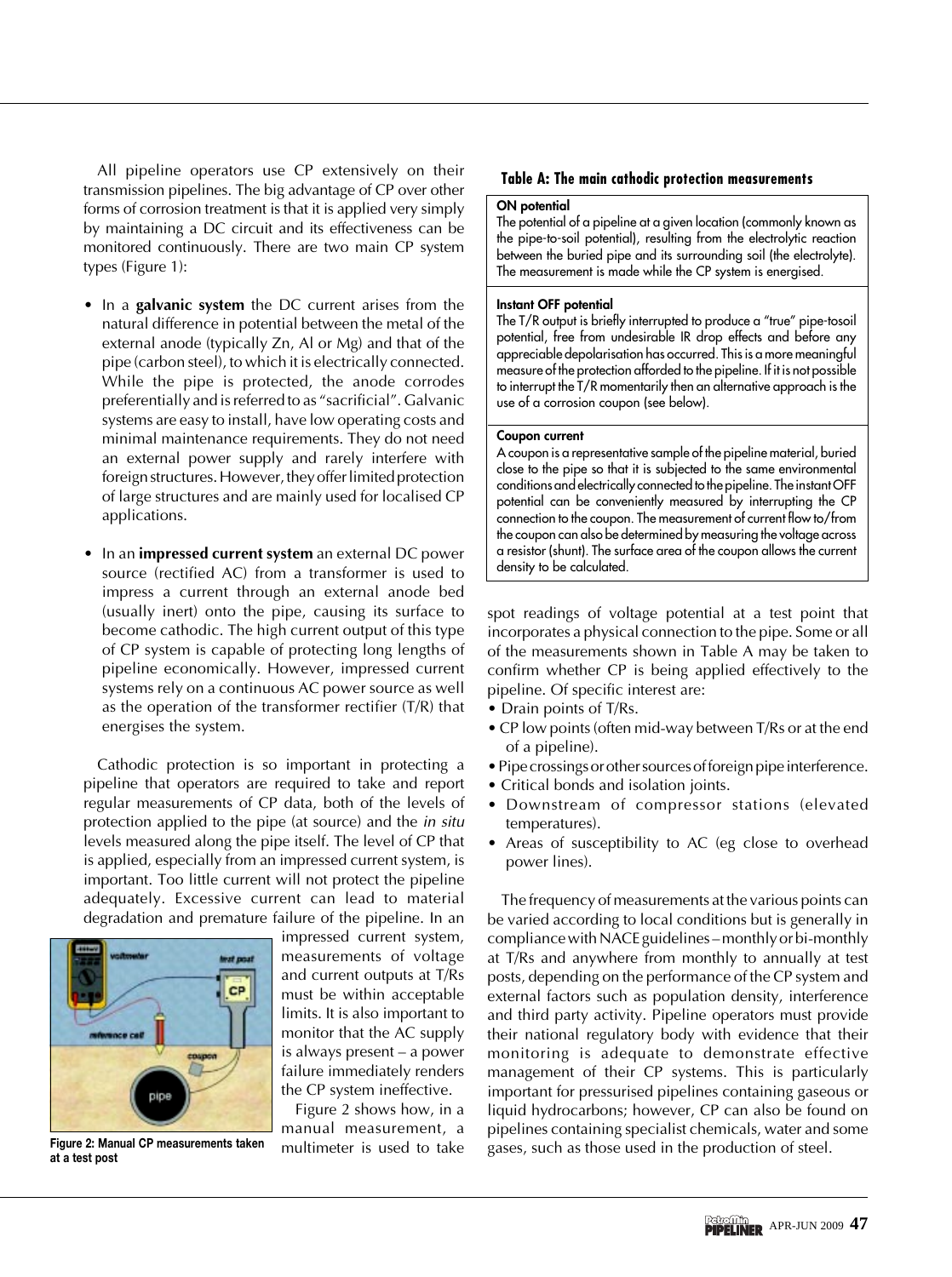

**Figures 3a and 3b: Many CP T/Rs and test points are situated in remote locations where manual data collection is time-consuming**

Historically, the CP data required for compliance and operational purposes has been gathered in the field manually. Pipeline operators have trained their technicians to carry out the various measurements and have implemented data management schemes to record and report the data. The scale of this activity has increased in proportion to the expansion of pipeline networks over many years. T/Rs are typically spaced at 15km intervals along a pipeline but are often difficult to access or in remote locations where vehicle access may not be possible. Transport time and cost are increasing and it is not uncommon for a technician to spend half a day travelling to a remote T/R or test point (Figure 3).

With pressure on all companies to maximise the productivity of their labour force, manual data gathering is increasingly seen as a poor utilisation of human resources.

## **CP Monitoring Requirements**

In the past various attempts were made to implement remote monitoring but the cost of the equipment or communications were prohibitive or the available products proved inadequate to cover the full range of CP measurements. System selection should therefore include consideration of the following user requirements:

#### **1. Flexibility of Measurement**

Not all environmental monitoring systems are specifically designed for CP. It is important to differentiate between short term data logging systems and long term asset monitoring systems.

How flexible is the proposed monitoring system? Is it capable of measuring the required parameters at T/Rs, which must include voltage and current output, ON and OFF potentials and the AC supply? It should have the capability of monitoring all the specific CP values shown in Table A at test posts so that low points and interference can be monitored. Preferably it should include the capability to switch the output of the T/R for close interval survey work.

In recent years the traditional range of DC measurements has been extended to include AC (see below). It is therefore highly desirable that any CP monitoring system should be able to monitor both DC and AC voltages and current levels at test points.

#### **2. Adequacy of Data**

Data loggers are inherently unsuited to long term asset management. They are often aimed at solving a transitory problem and may require large amounts of data to be collected, stored and uploaded. In this sense they may usefully be used in conjunction with an asset monitoring system.

Sufficient data must be reported to provide a high level of system confidence but without "data overload". Alarms should be generated automatically for values outside acceptable thresholds so that faults in the CP system can be rectified promptly.

## **3. Reliable Communication**

Moving data from a field location to an operational HQ needs to be accomplished reliably. Data integrity is very important and no loss of data can be tolerated. For this reason proprietary communication systems are generally avoided in favour of systems that have demonstrated their worth over many years. GSM is in this category and the SMS (Short Message Service) is ideal for low cost data communication in areas that have cell phone coverage. In practice this usually includes urban areas, major highways and other arteries.

Where there is no cell phone coverage, the preferred communication method is usually satellite, though it is more expensive, slower and less reliable than GSM. In the past there have been problems with insufficient satellite coverage but this is improving. Satellite modems require more power than GSM so an external power source may be required.

## **4. Physical Robustness**

Pipelines often cross wild territory and CP monitors are exposed to extremes of temperature, humidity and dust. They need to be designed with few (if any) external controls and excellent ingress protection rating.

A very important consideration is protection against lightning – any system that has been "extended" to measure CP is unlikely to have been designed with the thought that it will be connected to a buried lightning conductor! Many operators have found that their monitoring equipment fails as soon as an electrical storm occurs. A good system will survive up to 30,000V of DC.

Size is another important factor. Preferably the monitoring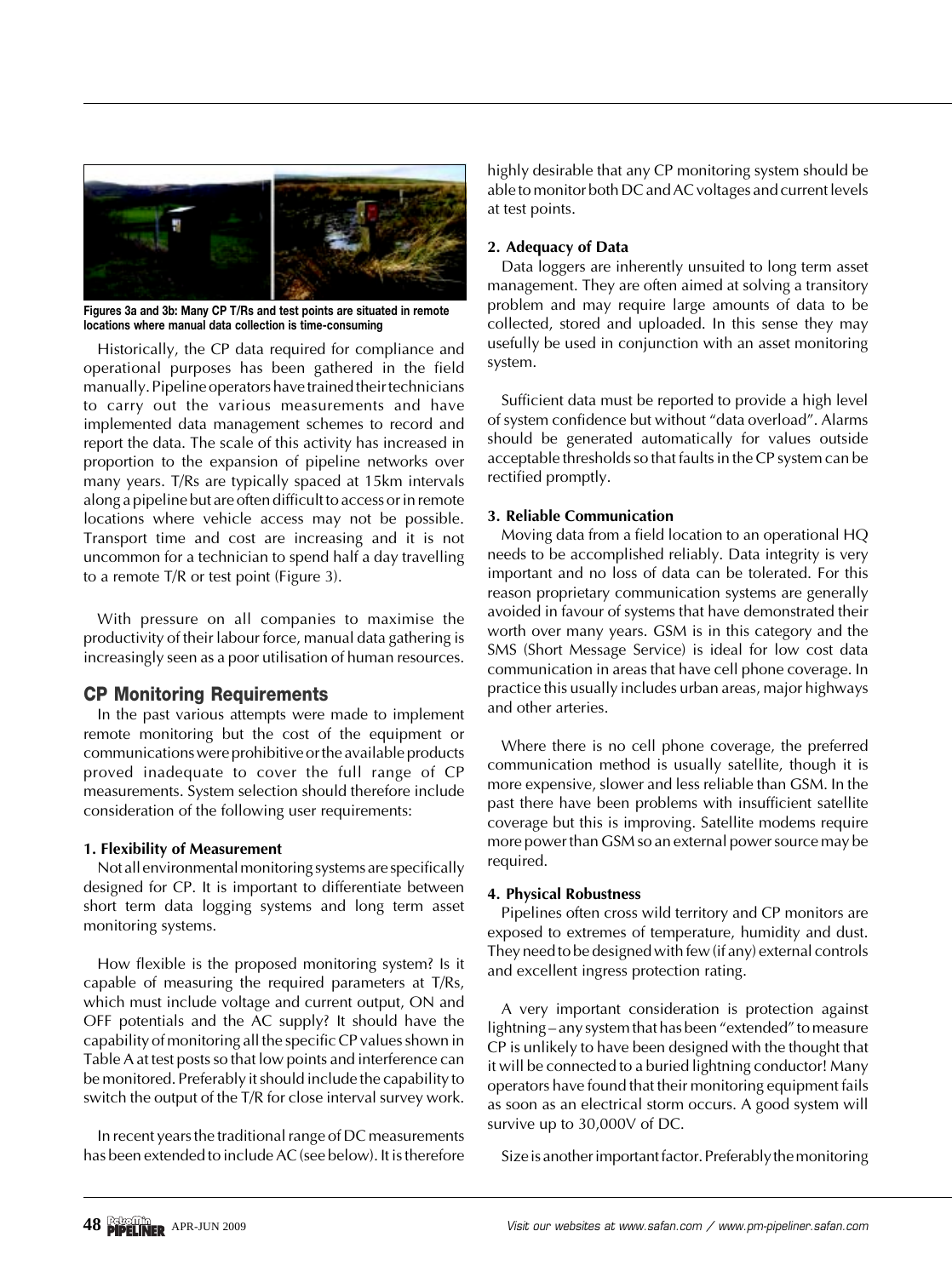units will be compact and, in practice, this means they should be designed for low power consumption because their physical size will be largely determined by their battery supply (primary or back-up in the event of an AC failure), which should provide typically 5 years of field use. If lithium batteries are used, these should be below Class 9 international transportation limits for hazardous materials.

#### **5. Ease of Installation**

The system should be quickly and easily installed at a T/ R and, at the test point, compact enough not to require replacement or modification of the existing infrastructure. It is preferable to be able to install and configure the system so that connections can be checked with *in situ* readings directly on-site. Laptop PCs should be avoided for field installations.

## **Case Study: Abriox MERLIN System**

Abriox has worked with gas, petrochemical and water companies in the UK and US to address these requirements. The system, now known as MERLIN, was designed flexibly so that operators could select the monitoring options they required to demonstrate compliance at the T/R (Figure 4a) and test point (Figure 4b). The monitors are very compact and can be configured on-site using a standard cell phone.

During trials in 2007 the accuracy of measurements was compared with those taken at site with a multimeter - a particular design challenge being to measure sub-Volt levels of DC accurately in the presence of much higher levels of induced AC. Communication using GSM/SMS was very reliable and the system promptly indicated failures of the AC supply to the T/R. The MERLIN test post monitor was also deployed to monitor the anode current and ON/ OFF potentials at sacrificial anodes.



**Figure 4: Monitoring (a) a T/R and (b): a CP point on a new LNG pipeline**

Although UK winter conditions in the UK are not particularly extreme, US units in Texas were exposed to relatively high daily temperatures (Figure 4a). The physical robustness of the system was further demonstrated when some monitors experienced the effect of lightning discharges onto the pipeline, surviving the event even where the T/R output fuse was blown. All units performed continuously throughout the trial periods.

To allow full unit configuration and to record and display the data Abriox developed a comprehensive software package (CP System Manager). This allows low and high alarm thresholds to be set for all monitoring channels and includes a special diagnostic mode in which data can be viewed hourly – providing greater resolution on "problem" issues. Data can be easily exported to asset management programs.



*Figure 5(a) Graphical and tabular display of CP data; and (b) Identifying an AC power failure*

## **Assessing the Benefit**

The financial payback on a remote monitoring system may be determined by a combination of "hard" and "soft" financial elements.

"Hard" elements comprise purchase of the monitoring equipment, consumables (connection wires, crimps, shunts etc.), reference electrode and coupon (if potentials and current measurements are being taken) and the cost of labour to carry out the installation. A typical cost is \$2,000 per installation, which after capitalisation results in an annual P&L impact of around \$400. The operating expenditure required to carry out manual CP measurements varies from country to country and within companies, but \$40-50 is often quoted as a typical range. On this basis remote monitoring can provide a useful payback where monthly readings are required, which includes T/Rs and frequently-read test posts.

"Soft" elements are more difficult to quantify but potentially more significant:

- Collecting data at periodic intervals is essentially reactive – faults in the CP system can go undetected for at least a month (at T/Rs) and for many months (at test posts) until the next reading is taken. This risks the pipeline being unprotected for long periods, accelerating corrosion and shortening its useful life. By responding more quickly to CP failures, enormous savings can be gained by extending the operating lifetime of the asset and reducing the incidence of corrosion-induced maintenance work.
- A very important factor is the freeing up of technicians' time to attend to other network issues; pipeline companies